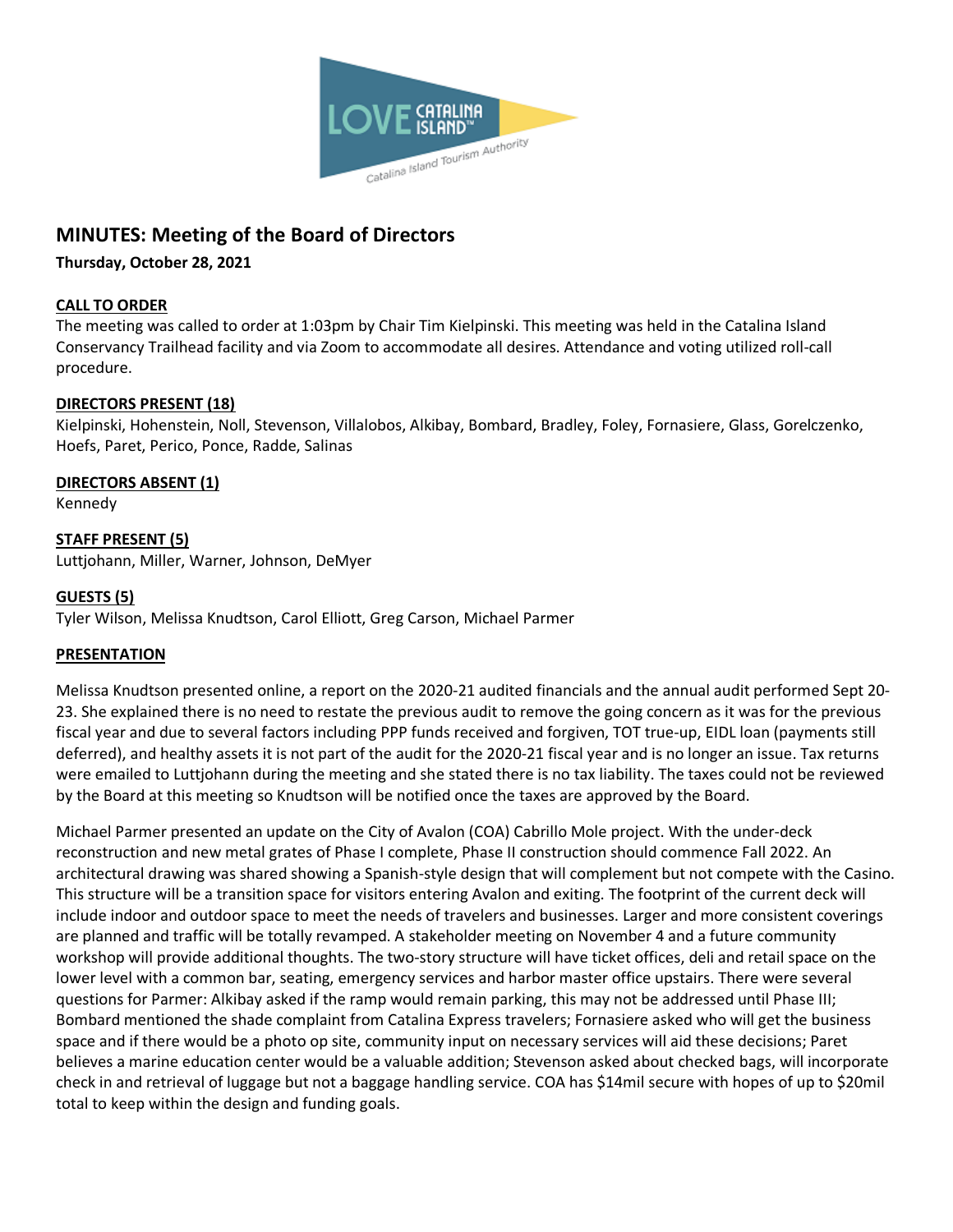## **CONSENT ITEMS**

Approval of Minutes from September 16, 2021

Motion for approval Hohenstein, second Fornasiere; passed with abstention by Radde.

Presentation and Approval of Financials Sept 2021

Villalobos highlighted portions of the Sept 2021 and the June 2021 audited financials. Kielpinski called for a motion on the Sept 2021 financials. Motion for approval Hohenstein, second Alkibay; passed 17 yes, no abstentions.

Kielpinski called for a motion on the Audited June 2021 financials. Motion for approval Hoefs, second Fornasiere; passed 17 yes, no abstentions.

#### Allocation of Funds for Visitor Center Painting

Luttjohann announced that only one bid has been received and explained that direction to him could be to accept it, work on soliciting other bids, or approve an amount not to exceed. Kielpinski advised to wait for another bid to come in. Radde asked if others had been contacted. Fornasiere mentioned Matt Sullivan, a painter, that could be asked to place a bid and she said Fine Line has scaffolding. Foley offered to reach out to Sullivan. Noll made a motion for Luttjohann not to exceed \$30K and there must be a second bid before selection; second Hohenstein. Kielpinski asked for opposition and hearing none, motion passed. Bradley was concerned that the approved cost would influence new bids. As it is only known amongst Board Members and those that read the minutes it seemed a minor concern. Kielpinski asked if any wished to change their vote and hearing no opposition, motion passed after discussion of the concern.

#### **DISCUSSION AND POSSIBLE ACTION**

#### Visitor & Member Services Reports

Hohenstein provided a membership update. She made a motion for non-paid members to be dropped as of today; if paid within 30 days their membership will be reinstated and requested an email be sent to each member on the drop list, second Noll; passed unanimously.

#### Approval of New Members

A new membership application for Three Palms to become a corporate member with their three subsidiary members Catalina Bath & Body, M Restaurant & Events, Catalina Pottery & Tile was presented to the Board. Motion for approval Hohenstein, second Fornasiere. Discussion included clarifying that Three Palms has been a member and this is a switch to corporate with subsidiary members, not all previous members. Motion passed with abstention by Hoefs.

#### Board Member Report

Hohenstein announced that the Holiday Inn Resort will become Catalina Canyon Inn on November 9 at noon. Paret and Hohenstein left the meeting at 2:32.

#### **REPORT OF THE CHAIR**

Kielpinski gave a TOT/TBID update saying verbiage will be added to cancel the TBID by committee request if the COA pulls TOT funding.

Kielpinski requested the 2021-22 Conflict of Interest form be completed if not already done. He listed the few that had complied, thanking them and asked those not mentioned to print, sign and turn in to Catalina Island Tourism Authority (CITA) staff.

Kielpinski requested a motion to excuse Stevenson's absence in September as he was working with Carnival Cruises on their return to Avalon. Motion to approve his absence as excused by Hoefs, second Bombard; passed with abstention by Stevenson.